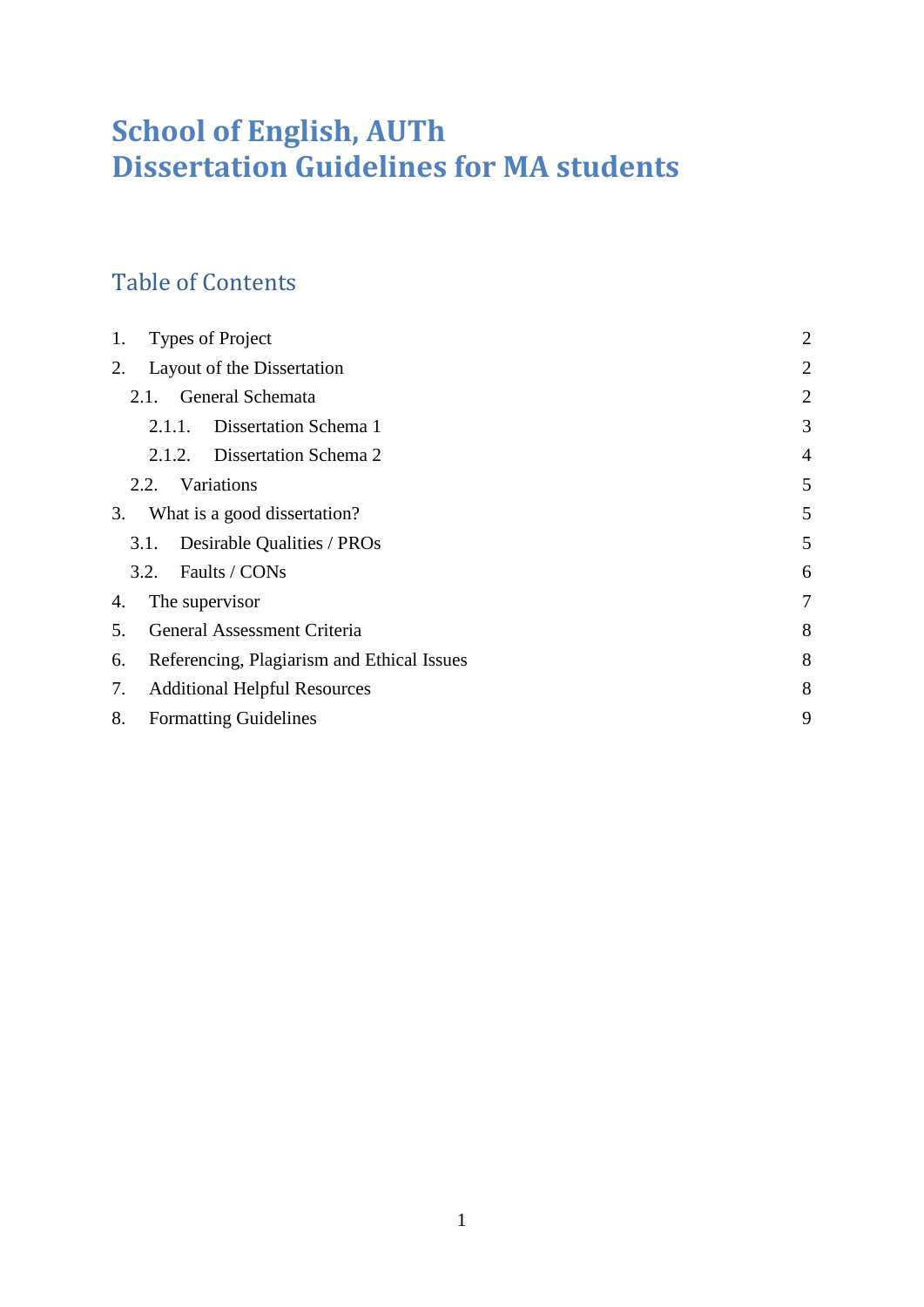# <span id="page-1-0"></span>1. Types of Project

The MA dissertation is limited to a maximum of **18,000 words** and takes the form of one of the following projects.

- 1) **Empirical**: the student carries out a small-scale research project involving data collection, analysis, discussion of the results in relation to relevant theoretical frameworks and conclusions.
- 2) **Review of the literature on a chosen topic**: the student presents an overview of theoretical principles, relevant research work and provides a critical evaluation of previous research results.
- 3) **Application**: The student may attempt to work on a case to deal with a practical problem. This attempt might not necessarily be successful (i.e. solve the practical problem); however, the dissertation may demonstrate the ability to put to practical use some of the techniques learned in the course.

### **The dissertation should demonstrate**:

- The ability to identify a problem, define it and work on it satisfactorily in the time available.
- Good command of relevant and well-chosen literature
- Integration of the thesis topic to past research
- Ability to express the thesis contribution, as well as its limitations
- Ability to acknowledge sources appropriately and show an acceptable style of referencing and bibliography
- Good structure, i.e. structure which serves the aims of the study well.
- Good exposition involving a logical analysis and development of relevant issues
- Good understanding of methodology adopted
- Ability to analyse and interpret the findings
- Ability to discuss findings within relevant theoretical frameworks
- Ability to relate the findings to the problem identified
- Good use of the English language

# <span id="page-1-1"></span>2. Layout of the Dissertation

# <span id="page-1-2"></span>**2.1. General Schemata**

The schemata below offer general guidelines and primarily target the first type of project (Empirical).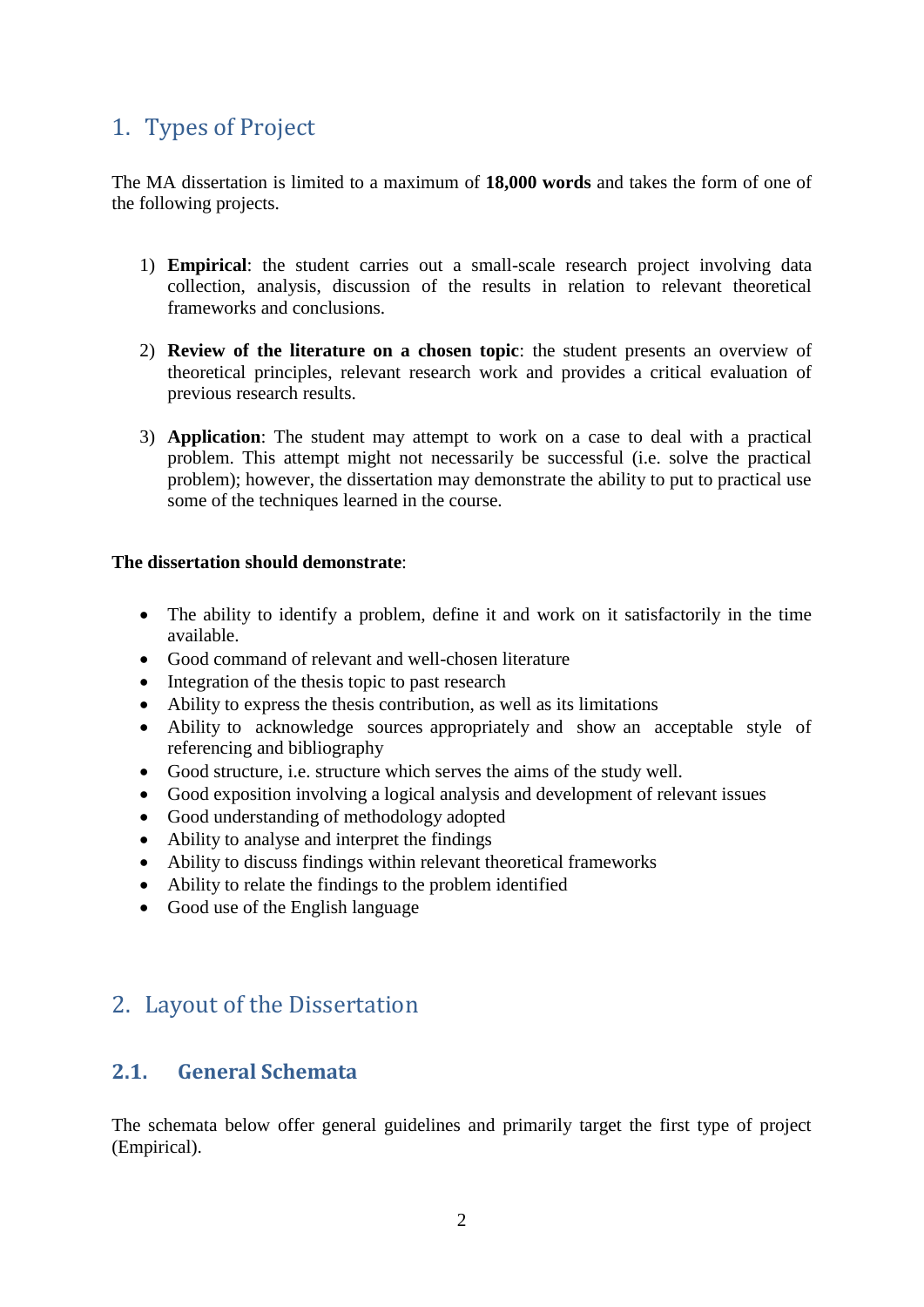# <span id="page-2-0"></span>**2.1.1. Dissertation Schema 1**

*typically appropriate in phonetics, psycholinguistics, etc*.

### **Abstract**

A summary of the problem, aims of the study, methodology adopted and main results

### **Introduction**

### *Chapter 1*

- Definition of the research question or problem
- Indication of the significance of the problem, the reasons that warrant the proposed study and the benefits the study will provide.
- Brief indication of the methodology to be used
- Brief review of the literature and comparison with previous similar studies.
- Brief analysis of the expected results of the study
- Road map to the rest of the thesis, i.e. chapter overview

### **Main body of Dissertation**

#### *Chapter 2*

Detailed literature review. Sufficient coverage of the literature, proper referencing. Important: only include literature that is relevant to the research question. Listing references without connecting them to the research conducted disorients the reader.

#### *Chapter 3*

Analysis of the methodology adopted and discussion of the criteria for the selection of the particular methodology: advantages and shortcomings. Explanation as to why other methodology was not adopted.

#### *Chapter 4*

Presentation of the results. The chapter should contain graphs and tables for the adequate presentation of results. Where applicable, appropriate statistical analyses of the data need to be included.

### *Chapter 5*

Detailed discussion of the results. Critical evaluation of the findings and interpretation in relation to relevant literature, as expounded in chapter 2.

### **Conclusion**

#### Chapter 6

Overall summary and conclusions. Reference should be made to the research question/problem identified in Chapter 1, and the extent to which this was answered by the findings and analysis provided in the dissertation. Recommendations for further research should also be included.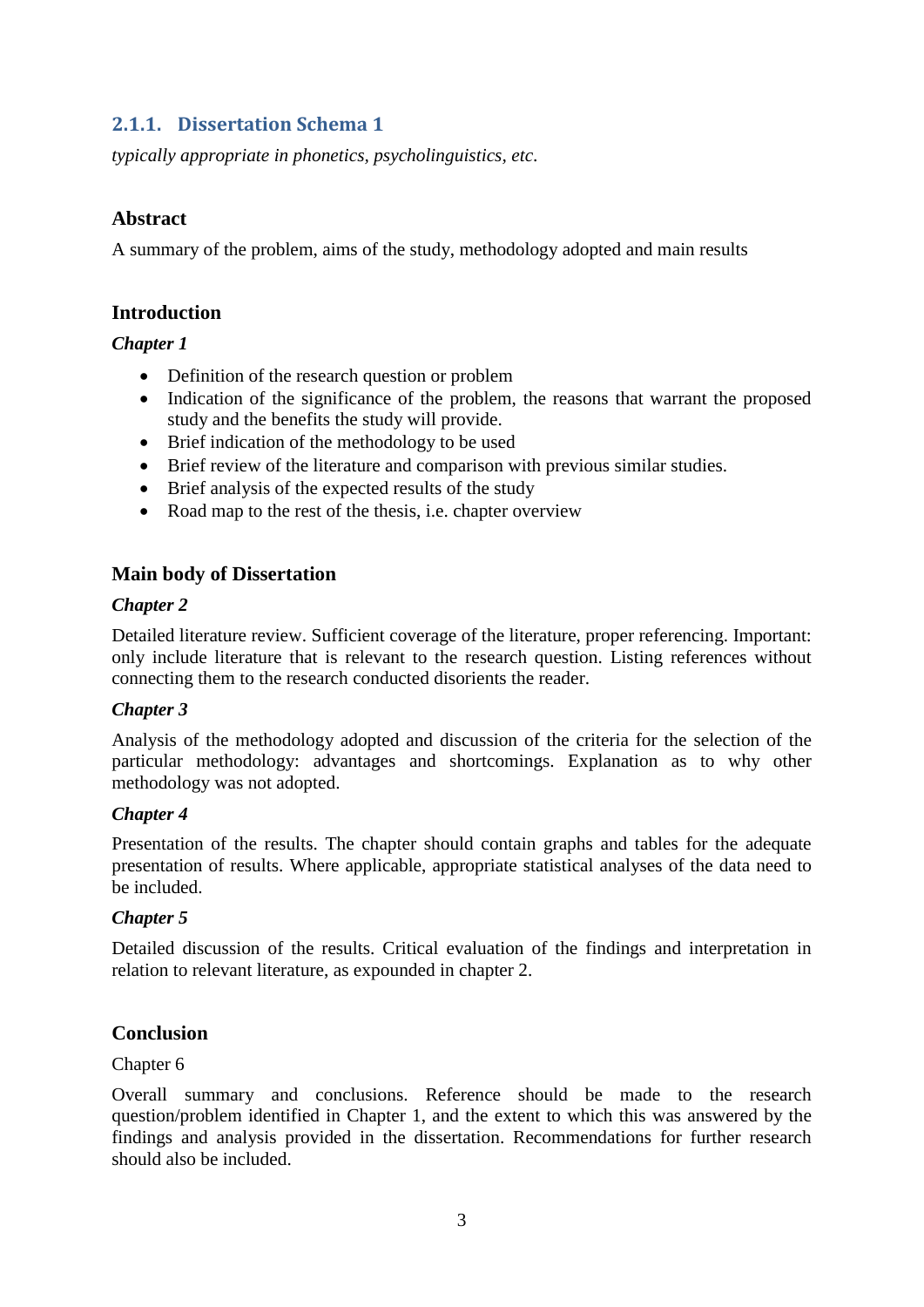### *Bibliography*

A full list of bibliography should be provided. Appropriate formatting should be adopted.

### *Appendices*

Appendices may be included. These may include tables, charts, and other addenda that are not absolutely necessary to be presented in the main body of the text. Appendices should appear after the bibliography.

# <span id="page-3-0"></span>**2.1.2. Dissertation Schema 2**

*typically appropriate in phonology, morphology, syntax, typology, etc.*

## **Abstract**

A summary of the problem, aims of the study, main thread of the analysis, comparison to other theoretical approaches

## **Introduction**

*Chapter 1*

- Definition of the research question, problem or puzzle and brief exemplification with data
- Indication of the significance of the problem and the reasons that warrant the proposed study
- Brief contextualization of the work in the light of past research
- Outline of the proposed solution and predictions made
- Brief comparison with previous similar studies highlighting your own contribution or advantages your solution offers
- Road map to the rest of the thesis, i.e. chapter outline

## **Main body of Dissertation**

### *Chapter 2*

Background knowledge (what are the basic components about the language/phenomenon, etc. the reader needs to know to follow the data). Detailed exposition of the empirical data and the problems/puzzles they produce. At this point, you usually need to contextualize your work, but don"t need to offer an exhaustive literature review till later (see Chapter 4).

### *Chapter 3*

Proposal and analysis. If this is a formal analysis, e.g. OT or syntactic structures, present your account step-by-step following logical argumentation and reasoning. Strive for "flow" between each successive element of the proposal.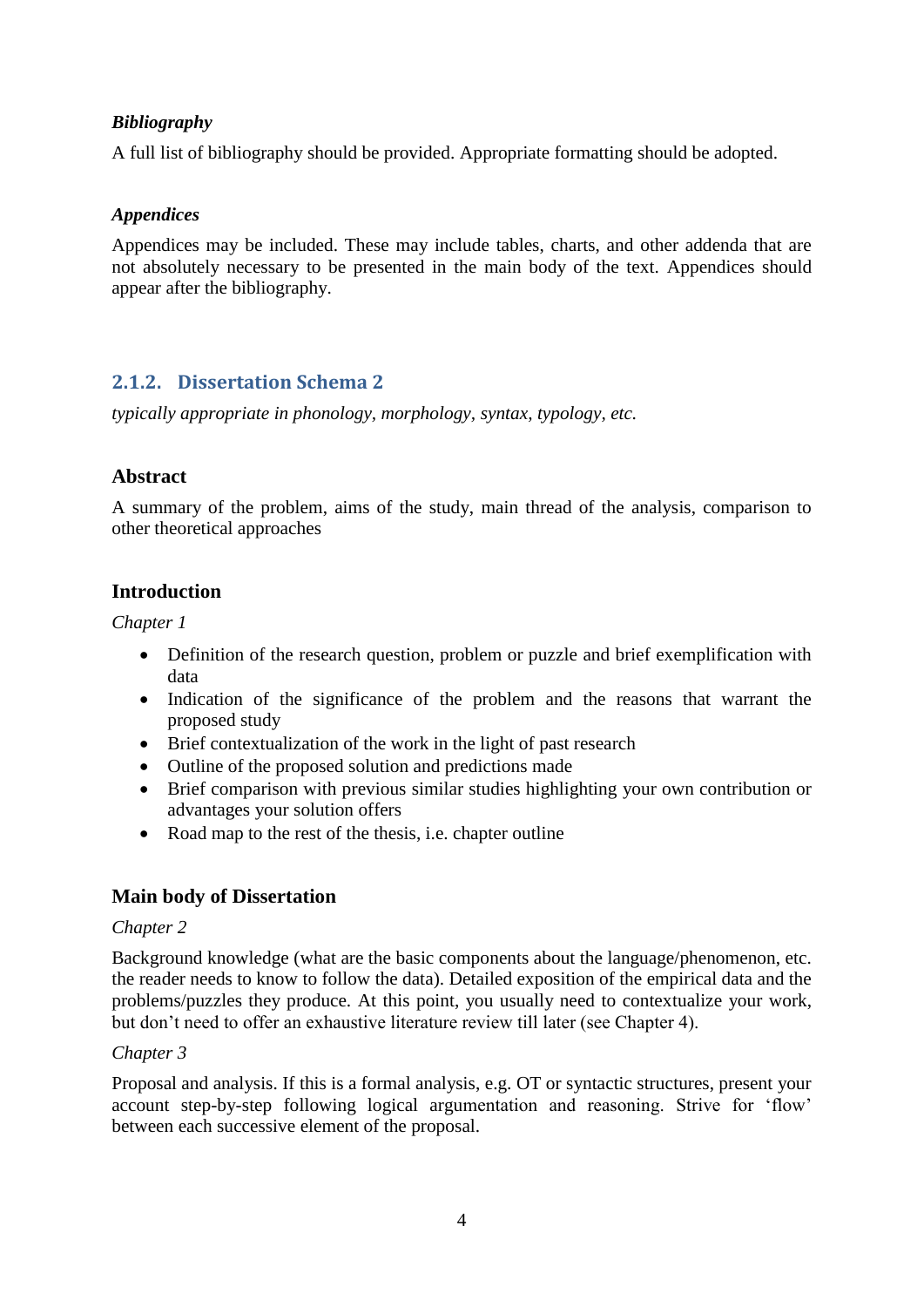#### *Chapter 4*

Discussion. Demonstrate how your account relates to past work. What are its advantages and shortcomings? Show awareness of the available literature and stress the contribution you are making, as well as any limitations.

#### **Conclusion**

#### *Chapter 5*

Overall summary and conclusions. Reference should be made to the research question/problem identified in Chapter 1, and the extent to which this was answered by the findings and analysis provided in the dissertation. Recommendations for further research and predictions should also be included.

#### *Bibliography*

A full list of bibliography should be provided. Appropriate formatting should be adopted.

#### *Appendices*

Appendices may be included. These may include tables, charts, and other addenda that are not absolutely necessary to be presented in the main body of the text. Appendices should appear after the bibliography.

### <span id="page-4-0"></span>**2.2. Variations**

As mentioned, the schemata above offer general guidelines and primarily target the first type of project (Empirical). Every dissertation though is unique and may require some combination of the features above, or small or even significant modifications given the research topic. The main body of the dissertation may differ according to the objectives of the study. For example, a literature-based dissertation (Type 2) should make a much more detailed review of the bibliography, it should classify various theoretical frameworks and methodologies, and report empirical studies which support different theories. Finally a chapter should be allocated for a critical evaluation of the theoretical and empirical work. **Always discuss with your supervisor** which dissertation structure is appropriate!

# <span id="page-4-1"></span>3. What is a good dissertation?

# <span id="page-4-2"></span>**3.1. Desirable Qualities / PROs**

Introduction

• Clear definition of the problem/research questions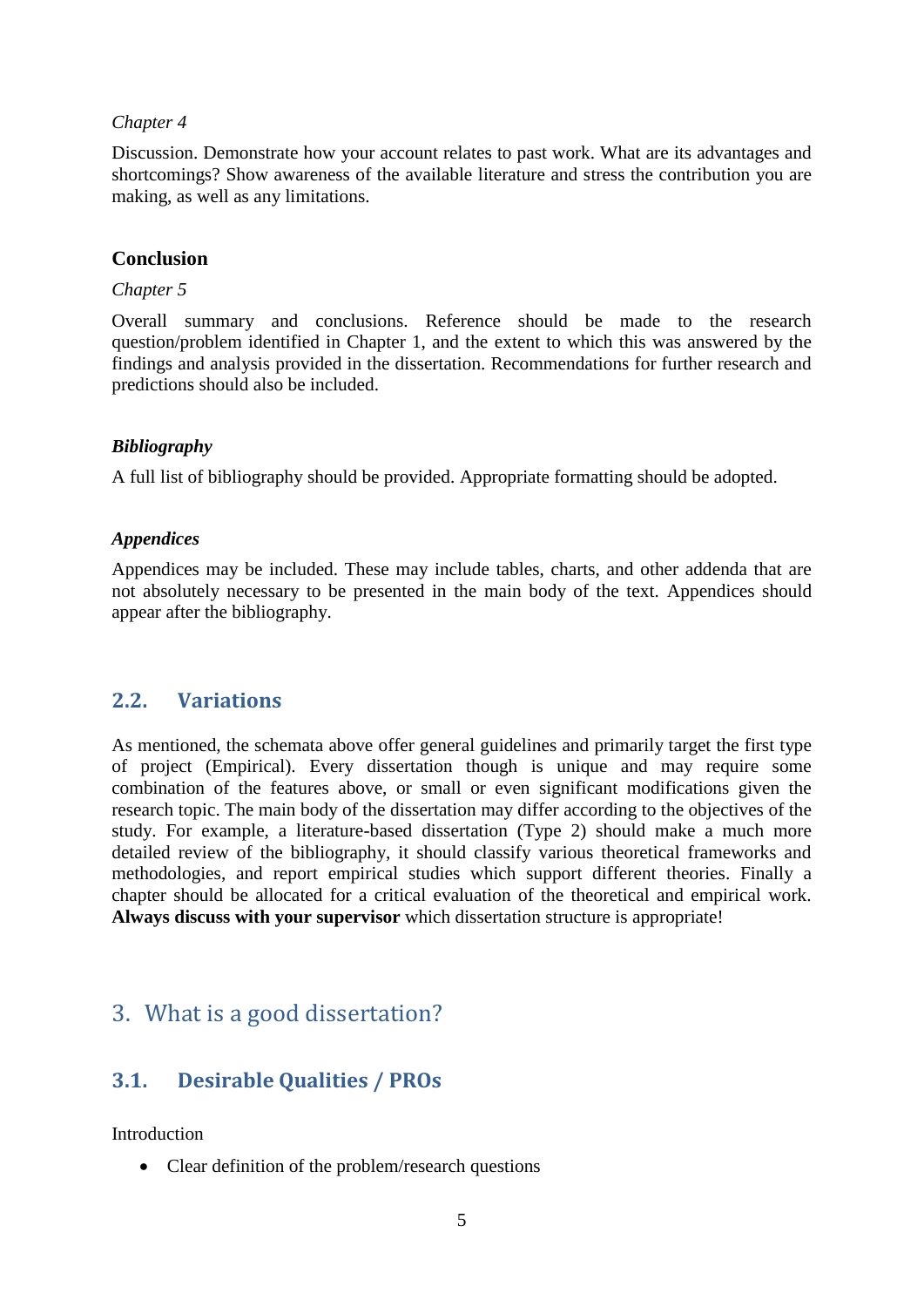• Definition of the scope/aims of the essay

#### Main Body

- Good presentation of theoretical literature
- Ability to analyse the problem on the basis of the theory
- Awareness of nuances and complexities
- Thorough knowledge of key sources
- Sound methodology
- Arguments well-supported by appropriate references or research data
- Clearly structured and logically developed arguments
- Evidence of independent research and analysis
- Use of relevant data and examples
- Good organisation, presentation (tables, etc) and discussion of data
- Ability to synthesise sources
- Ability to recognise existing alternative views and identify ambiguities
- Theoretical implications of research

#### Conclusions

- Synthesis of points made in the main body of dissertation
- Derivation of logical conclusions
- Clear answer to research questions
- Discuss limitations of research and suggest avenues for further research

#### Throughout

- Proper citation to other people's work / no plagiarism!
- Flawless and easy-to-follow text
- Extensive proof-reading

# <span id="page-5-0"></span>**3.2. Faults / CONs**

#### Introduction

- No or inadequate introduction
- Vague description of the problem / misinterpretation of the key questions
- No statement of the aims of the study

#### Main Body

- Shallow or no presentation of theoretical literature
- No use of theoretical frameworks in the analysis of the problem or simple description instead of analysis
- Oversimplication and superficiality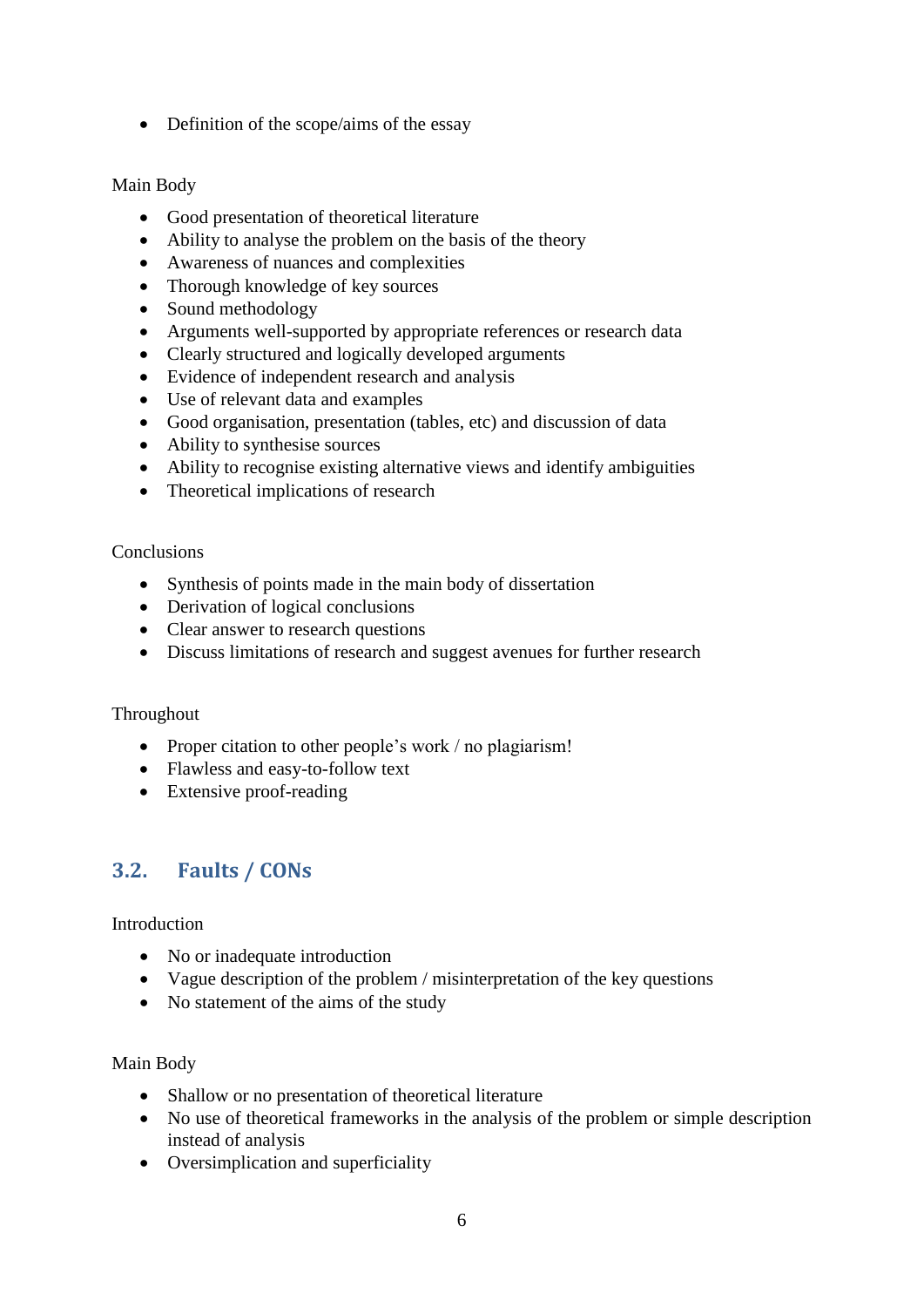- Inadequate knowledge of key sources
- Weak methodology
- Arguments presented as personal views without theoretical support or based on research data
- Unstructured and illogical arguments
- Plagiarism or compilation of extracts from sources
- Irrelevant data and examples
- Bad presentation of data, no discussion of data (tables, figures)
- Poor synthesis of source materials
- Dogmatism, expression of absolute statements
- No discussion of theoretical implications of research

#### **Conclusions**

- No synthesis of points
- Conclusions too general, unjustifiable, or unrelated to preceding arguments
- No discussion of research questions
- No discussion of limitations and suggestions for further research

# <span id="page-6-0"></span>4. The supervisor

The supervisor should:

- explore the student's research interests and suggest relevant literature for a preliminary study
- ask for a dissertation proposal where the specific research topic is stated
- give feedback and agree on the specific topic
- ask for an extended outline of the dissertation which contains
	- o the aims and the objectives of the study
	- o a summary of the review of the literature
	- o a proposed structure of the dissertation
	- o the proposed methodology
	- o a list of bibliography that the student intends to cover
- agree on the outline or propose changes
- advise students on methodological issues and on how to overcome difficulties
- meet regularly with the student, keep track with the pace of his/her work, ask for drafts and provide feedback
- support the student but also promote student independence and autonomy in carrying out the research
- evaluate the final report by assessing the level of understanding, clarity in the exposition of the issues analysed, the quantity and the quality of the bibliographical sources used, the soundness of methodology, the discussion of results (see below) as well as the degree of independence of the student in carrying out the research.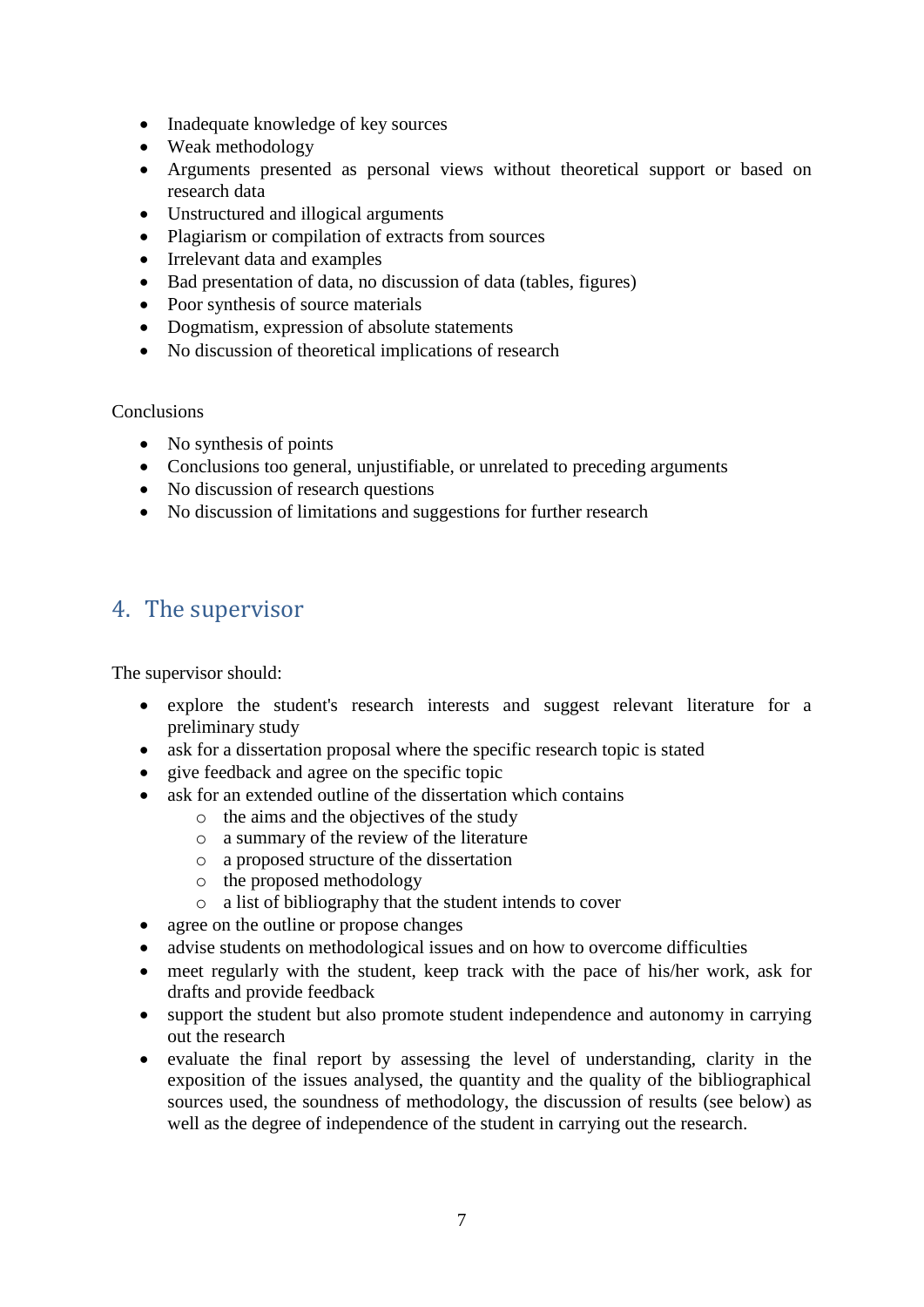# <span id="page-7-0"></span>5. General Assessment Criteria

The supervisor needs to evaluate:

- The structure of the dissertation (i.e. presence of introduction, review of literature, main body, discussion, conclusion)
- The content (extent and quality of bibliographical research, analytical ability, methodology, critical synthesis of results and validity of conclusions)
- Overall presentation (specified length, legibility, accurate spelling, correct syntax, correct punctuation, appropriate presentation of references)

# <span id="page-7-1"></span>6. Referencing, Plagiarism and Ethical Issues

Make sure that throughout the dissertation you report and cite relevant research appropriately. Failing to do so constitutes plagiarism, a serious academic offence. You can read more about plagiarism and how to avoid it here: [https://www.lib.auth.gr/el/πνευματικά-δικαιώματα](https://www.lib.auth.gr/el/πνευματικά-δικαιώματα-λογοκλοπή)[λογοκλοπή.](https://www.lib.auth.gr/el/πνευματικά-δικαιώματα-λογοκλοπή)

It is better to paraphrase (always with appropriate citation) than quoting from your source, however you may use a limited number of short quotations that you think are very important; in that case, you need to enclose the original text taken directly from the source within quotation marks and provide the reference and page number, e.g. "Because phonological theory dating back to work by Trubetzkoy (1939), Hockett (1955), Jakobson (1962), and Jakobson et. al. (1963) has characteristically been concerned with explaining and modelling cross-linguistic variation, typology has become largely inseparable from most research in phonology" (Gordon 2016: 1). When paraphrasing, use your own wording to describe research work and cite the relevant sources, e.g. "Smith (2015) reported that ......".

In terms of citation conventions, you may follow the format adopted by the APA [\(http://www.apastyle.org/manual/index.aspx\)](http://www.apastyle.org/manual/index.aspx), the LSA guidelines (see Section 7 below) or any of the major journals of the field, e.g. *Journal of Phonetics*. Consult with your supervisor. Regardless of your choice, ensure that you follow the style suggested by the *same* source for both in-text citations, as well as for the full bibliography at the end of the dissertation.

Finally, you should ensure that your research conforms to the University Code of Deontology (esp. Chapter 4) available at:

[https://www.rc.auth.gr/Documents/Static/OperationFramework/research\\_deontology\\_principl](https://www.rc.auth.gr/Documents/Static/OperationFramework/research_deontology_principles.pdf) [es.pdf.](https://www.rc.auth.gr/Documents/Static/OperationFramework/research_deontology_principles.pdf)

# <span id="page-7-2"></span>7. Additional Helpful Resources

 Pérez Cañado María Luisa and Barry Pennock-Speck. 2010. *Writing and Presenting a Dissertation on Linguistics, Applied Linguistics and Culture Studies for Undergraduates and Graduates in Spain*. Universitat de València.